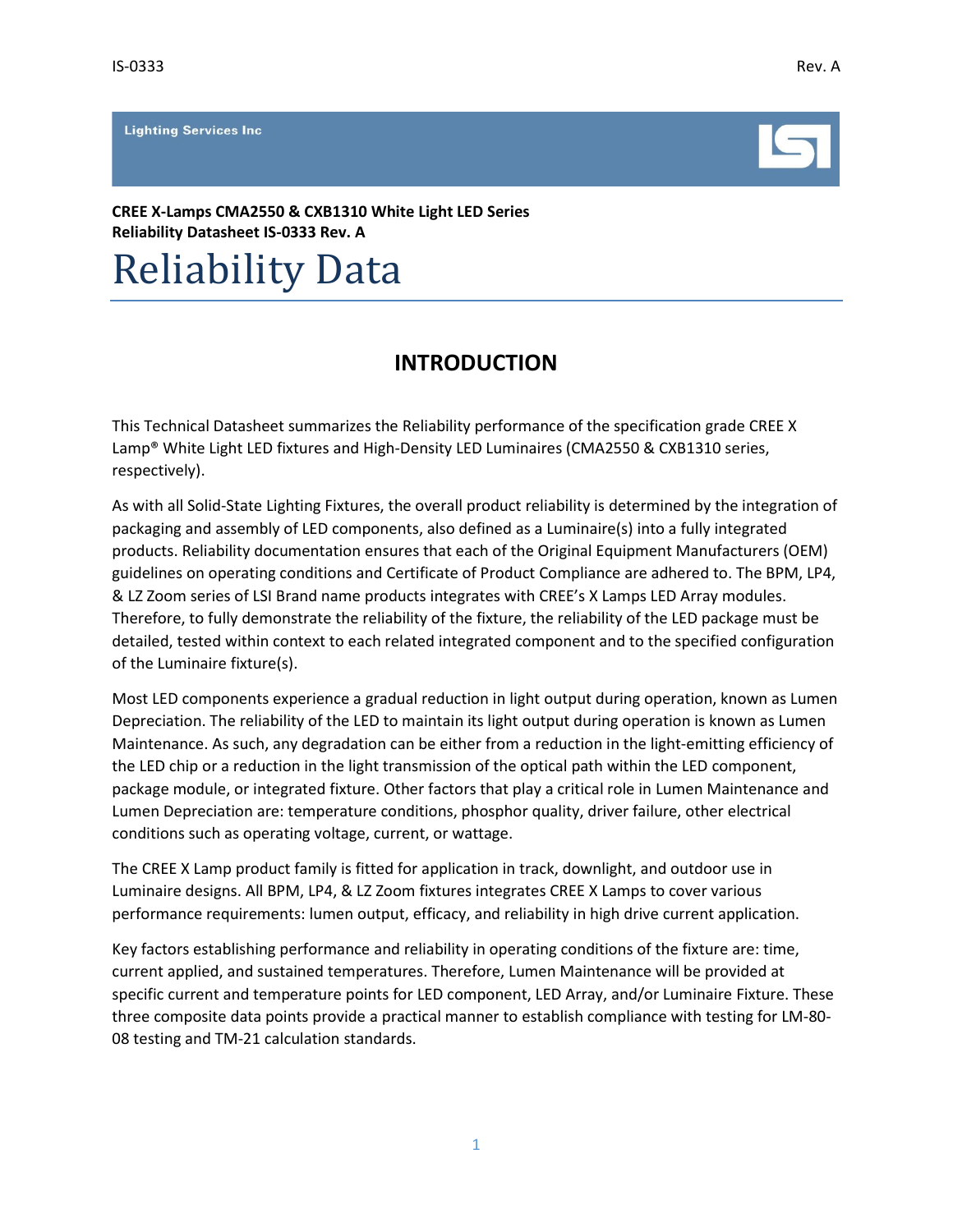The ambient temperature for all LM80-08 testing conditions conducted for Manufacturers LED modules, arrays, and components were at 25°C (77°F). However, Lighting Services Inc. conducts specified tests of X Lamp Array LEDs at the specified Case Temperature of the LED component(s)to ensure sustained product performance and reliability confidence from the rated maximum operating temperature(s) of 85°C (185°F). *CREE has performed an independent LM80-08 test of the X Lamp Array Module externally with a 3rd Party Laboratory to validate these parameters (LED Lumen Maintenance, Color Consistency, etc.).*

# **DEFINITIONS**

### **Lumen Maintenance**

Lumen maintenance is the luminous flux output remaining (typically expressed as a percentage of the maximum output) at any selected elapsed operating time.

### **Rated Lumen Maintenance Life, ()**

The elapsed operating time over which the LED light source will maintain the percentage of 70% of its initial light output. Lifetime measurement criteria (developed by IESNA) of solid-state lighting source degrading past 70% of its initial lighting source output during useful operational hours of LED Module package. Units of measurement is in hours.

### **Product Lifetime**  $(L_{70}, B_{50}, F_{YY})$

The combined metric of the elapsed operating time when the average light source will reach 70% lumen maintenance (reference value) and where XX% of the population have reached 70% lumen maintenance and where YY% of the population have experienced a conventional lights-out failure, i.e. -  $L_{70}/B_{50}/F_{25}$  (in units of hours). Industry metric standard of two nomenclature to description of the minimum of 80% Luminous Flux for a specified period in Maximum Ambient Temperature. Industry metric standard of two nomenclature to description of the minimum of 90% Luminaire to the level of maintenance defining the Luminous flux ( $B_{50}$ )

### **Ambient Temperature,**

The Temperature immediate surrounding air that Luminaire equipment is exposed to for the purpose of testing

### **Case Temperature,**

The Temperature of the casing within the LED light source package defined by the OEM Manufacture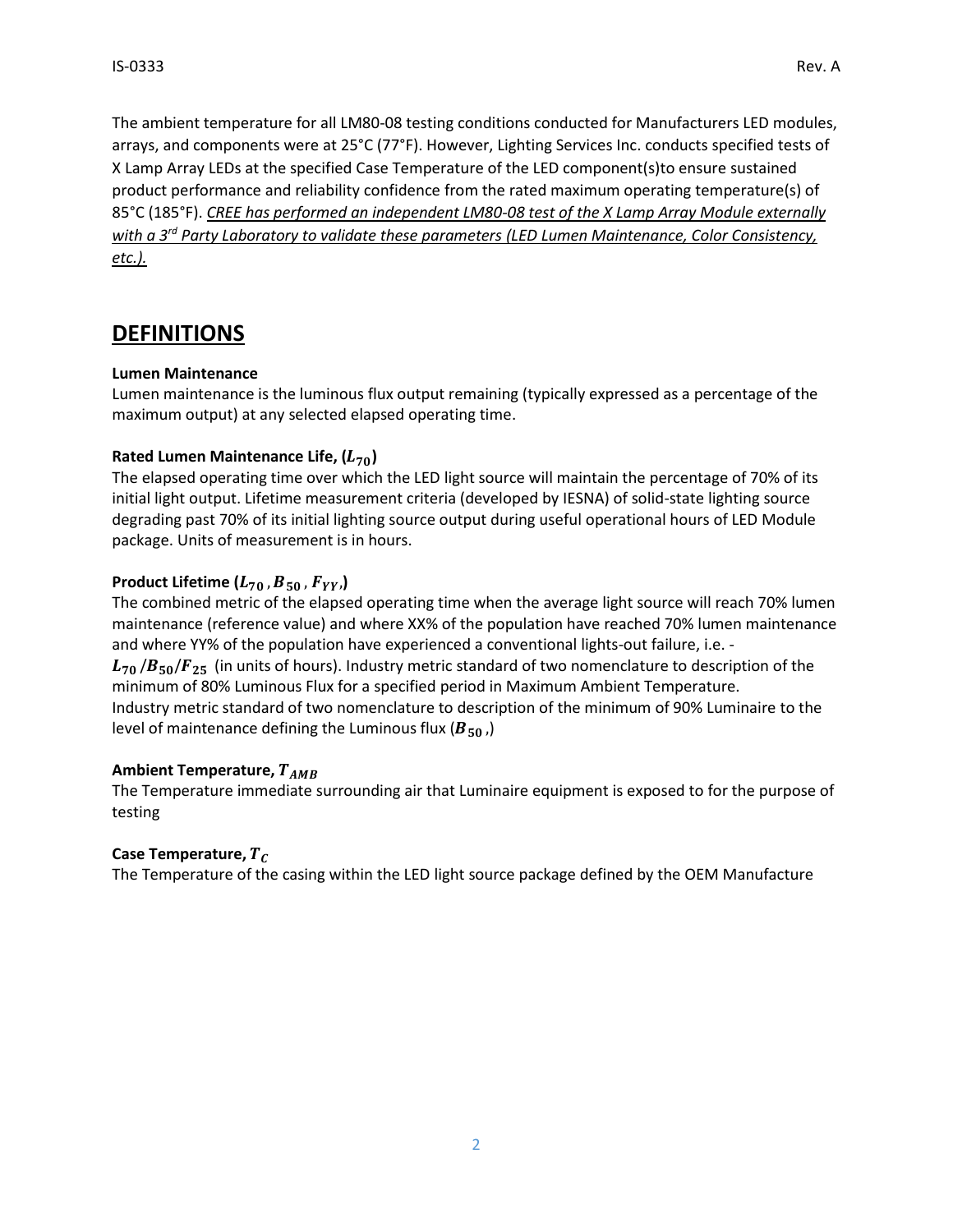

**Figure 1 -** <sup>70</sup> , Actual Lifetime of LED Luminaire – Luminous Flux Description (*Refer to Reliability – Product Lifetime section*)

#### **Mean-Time Between Failure, MTBF**

A defined period of elapsed time between failures of an individual electronic component or system specific to LED Luminaires

$$
MTBF \equiv \frac{Hours\ of\ Operation}{Number\ of\ Failure} = \frac{\Sigma(Start_{DOWNTIME} - Start_{UPTIME})}{Number\ of\ Failure}
$$

**Lifetime Lumen Maintenance Projection**

$$
L_p(Dk) = \frac{ln(100 \times \frac{B}{p})}{\alpha} \cong \frac{ln(\frac{B}{0.7})}{\alpha}
$$

 $L_p \equiv$  Lumen maintenance output expressed in hours, where p is in % of initial lumen output maintained

 $\mathbf{D} \equiv$  Total duration of time divided by 1000

#### **Normalized Luminous Flux**

Luminous Flux output at time, t, operating hours which derives a decay rate constant of when the calculated output reaches 70% Lumens

$$
\Phi(t) = Be^{-\alpha t}
$$

 $t \equiv$  operating time, (hours)  $\Phi(t) \equiv$  Average Normalized Luminous Flux output,  $(\%)$  $\mathbf{B} \equiv$  projected intital constant, derived from the least squared curved fit  $\alpha \equiv$  decay rate constant derived from the least squared curved fit

#### **LM80-08, Testing Protocol**

IES standard that utilizes a test method to measure lumen depreciation of operated solid-state lighting source such as LED integrated component, modules, and auxiliary current drivers. Results recorded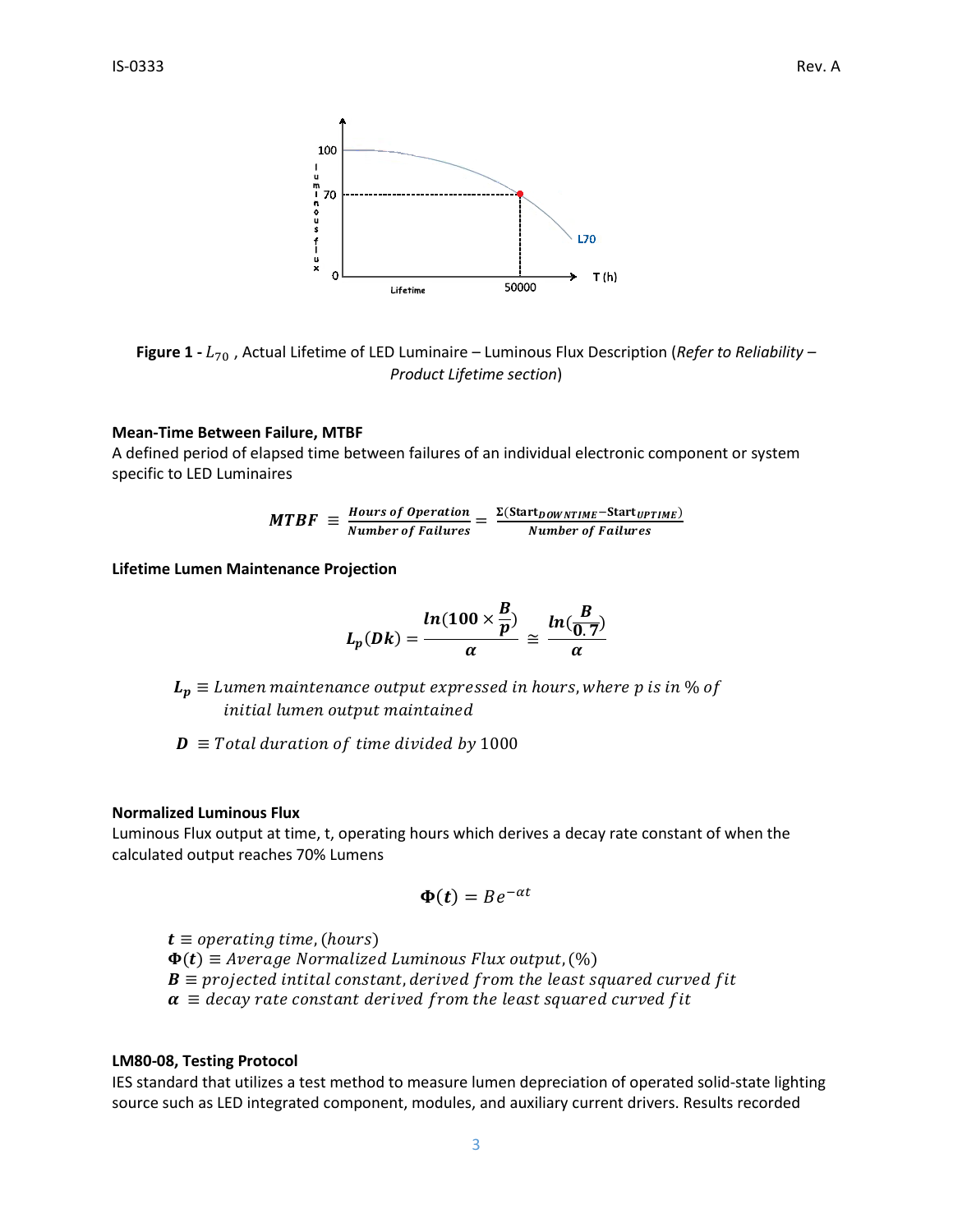details clarifications for better understanding of LED Product Lifetime and product performance over time.

### **Technical Memorandum – TM-21-11 Test Method Report**

Technical Memorandum IES recommended Industry metric standard, by IESNA, to specify how to extrapolate data generated from internal LM-80 Protocol lumen maintenance tests results conducted by LED manufacturers.

# **DRIVE CURRENT (IP)**

The BPM, LP4, & LZ Zoom series operates the CREE CMA/CXB models at  $I_{LM-80, Test}$  = 1900 and 950  $mA$ , respectively, depending on the LED package module and Lighting application. Supported documentation on qualifying components used in BPM, LP4, and LZ Zoom Series are available for viewing within the parameter scope of specification required by CREE X Lamp LED modules. The driver, LED module, and optical reflectors components are all key criteria of the Luminaire's Overall Product Reliability and lifetime Lumen Maintenance. BPM, LP4, & LZ Zoom series luminaires all have electronic drivers that have been critically selected due to their performance requirements and specified

component compatibility.

The fixture design also ensures that the electronic driver meets the electric, thermal requirements that the driver manufacturer sets to prevent the possibility of unexpected malfunction. Test results from samples tested of Luminaire having a 70% Lumen Maintenance to yield an output result(s) to TM-21 calculations. The reflector suppliers are also under constant surveillance by LSI for optical coating quality and efficiency.

LSI BPM, LP4, & LZ Zoom series uses MAGTECH. Drivers integrated into our Luminaire units are ROAL series (**RSLP070-48 @ 1500mA**), MAGTECH M-series (**MD42-U42-0950-XP @ 950mA**) for LP4 integrated with CREE X Lamp CMA2550 LEDs; and finally, MAGTECH M-Series (**MD22-U24-0950-XP @ 950mA**) and PermLight (**PS25-48V-UNV @ constant voltage**) for LZ Zoom integrated with CREE X Lamp CXB1310 LEDs. The MTBF (referenced in the definition section) of which LED Drivers' operating specification >100,000 Hrs. at full load and  $T_{AMB} = 25^{\circ}C$  conditions. (TELC3, Telcordia SR-332, Issue 3 references results documented on MAGTech LED Drivers Datasheet.

# **CASE TEMPERATURES**

Drive current and operating temperature are the two most important variables affecting long-term lumen maintenance of high-power LED's. These two variables have the most influence on the "Junction Temperature". The LM-80-08 and TM-21-11 protocols define  $T_{CASE}$  to be the temperature at the thermocouple attachment point on the LED light source package as defined by the manufacturer. Case Temperature is therefore the most critical factor for ensuring sustained performance and product lifetime as that is how the LM-80-08 testing is performed.

Specifications for driver current and  $T_{CASE}$  will be detailed in reported results.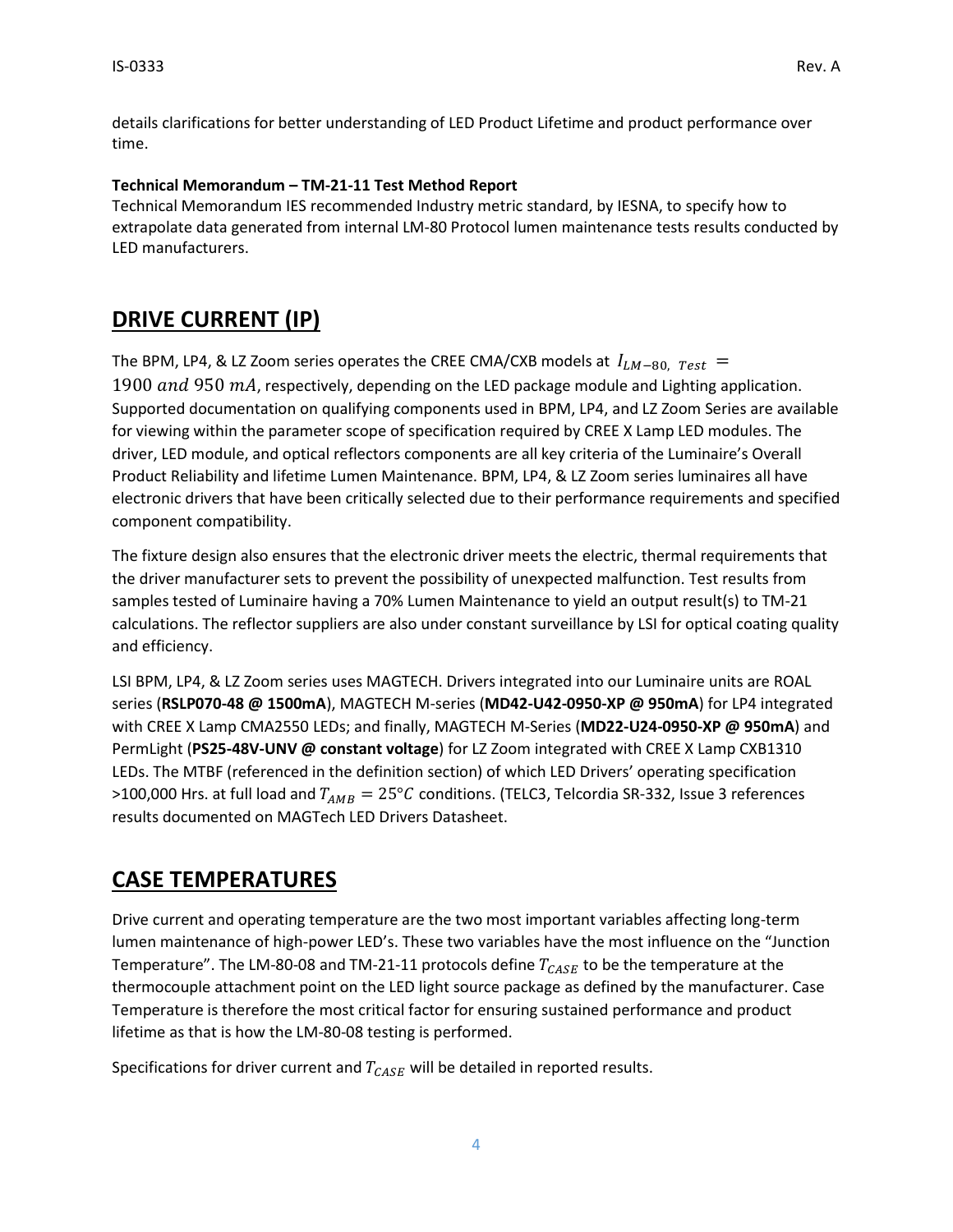# **RELIABILITY TESTING**

# **LM80-08 STANDARDIZED TESTING**

The scope of focus is CREE XLamp® White Light LEDs under LM80-08 testing on CMA2550 & CXB1310 series assembled into modules design allows a variety of lenses and heatsinks to integrate into different configurations of Luminaire design options. LM-80-08 testing is an industry wide testing standard that measures Lumen Maintenance and Color Consistency of an LED lighting source or a Luminaire. National Voluntary Laboratory Accreditation Program (NVLAP®) is the 3<sup>rd</sup> Party responsible for facilitating testing capacity for CREE products lines testing their LED Modules by CREE LED's SSL Testing Laboratory (**Lab Code: 500041-0**). Testing is performed for IES LM-80-2008 and LM-80-2015. The report that documents the findings of data recorded in LM-80-08 testing are listed below:

- *1. CREE, LM-80-08 Report – 9,000 hrs.*
	- a. Lab Report Code Number: 500041-01
	- b. Report Date: December  $13<sup>th</sup>$ , 2021 (Rev. 12)
	- c. Product Type: LED Array
	- d. LED Model: CMA2550
	- e. Test Duration: 0 9,000 hours, in increments of 1000 hours
- *2. CREE, LM-80-08 Report – 12,000 hrs.*
	- a. Lab Report Code Number: 500041-01
	- b. Report Date: June  $20<sup>th</sup>$ , 2018 (Rev. 5)
	- c. Product Type: LED Array
	- d. LED Model: CXB1310
	- e. Test Duration: 0 12,000 hours, in increments of 1000 hours

Each LM-80-08 reports are the standard test results published most recent to date.

The format of testing is that each LED Array is operating in  $T_{AMB} = 25^{\circ}$ C. The internal operating temperature of each LED Lighting source is 85°C. Lumen output is measured in percentage from the beginning operating hours to the end. The average Lumen (%) is then measured every 1000 hours to check for Lumen Depreciation over the course of time tested. Testing temperatures point should never exceed temperature point(s) stated above for testing at operating condition to avoid system damage in Luminaires. Below is a graph illustrating LM-80-08 testing results obtained from CREE CMA2550 and CXB1310 Array at each operating temperature(s):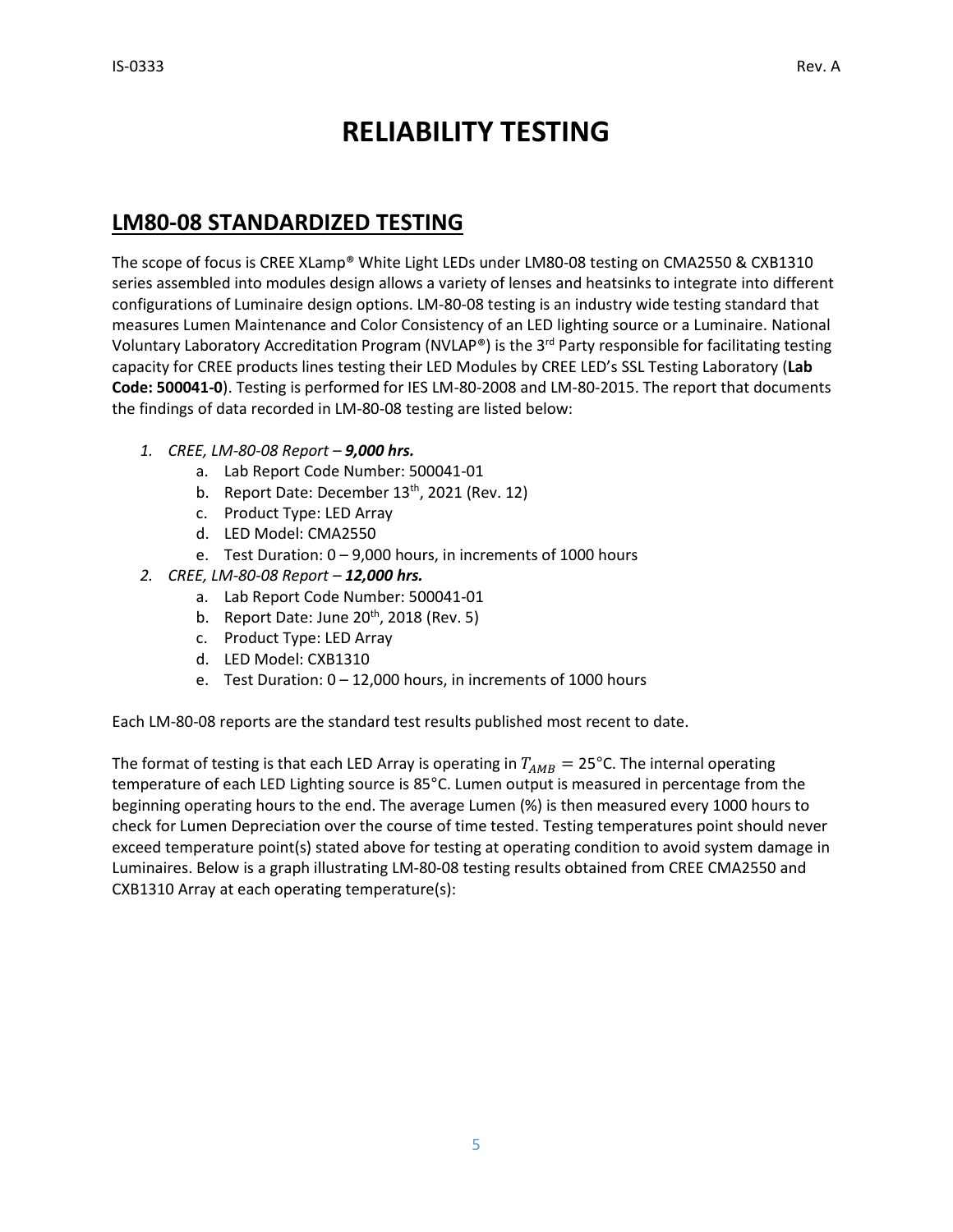

Graph 1 – 85°C Case Temperature, Lumens Maintenance (Tested at 9,000 Hours)



Graph 2 – 85°C Case Temperature, Lumens Maintenance (Tested at 12,000 Hours)

The Graphs above display the Lumen Depreciation (%) overtime of operating test conditions, which is running 13 and 15 LED samples at one Case Temperatures,  $T_{C, CMA2550} = T_{C, CXB1310} \equiv 85 °C$ . From the data sample populated over the course of 9,000 hrs for the CMA2550 LED Model and of 12,000 hrs for the CXB1310 LED Model, the product lifetime of each LED Module(s) was found by extrapolating the measured data recorded in the LM-80-08 testing from the TM-21-11 Calculator. **DISCLAIMER**: No Failure were discovered during tests conducted.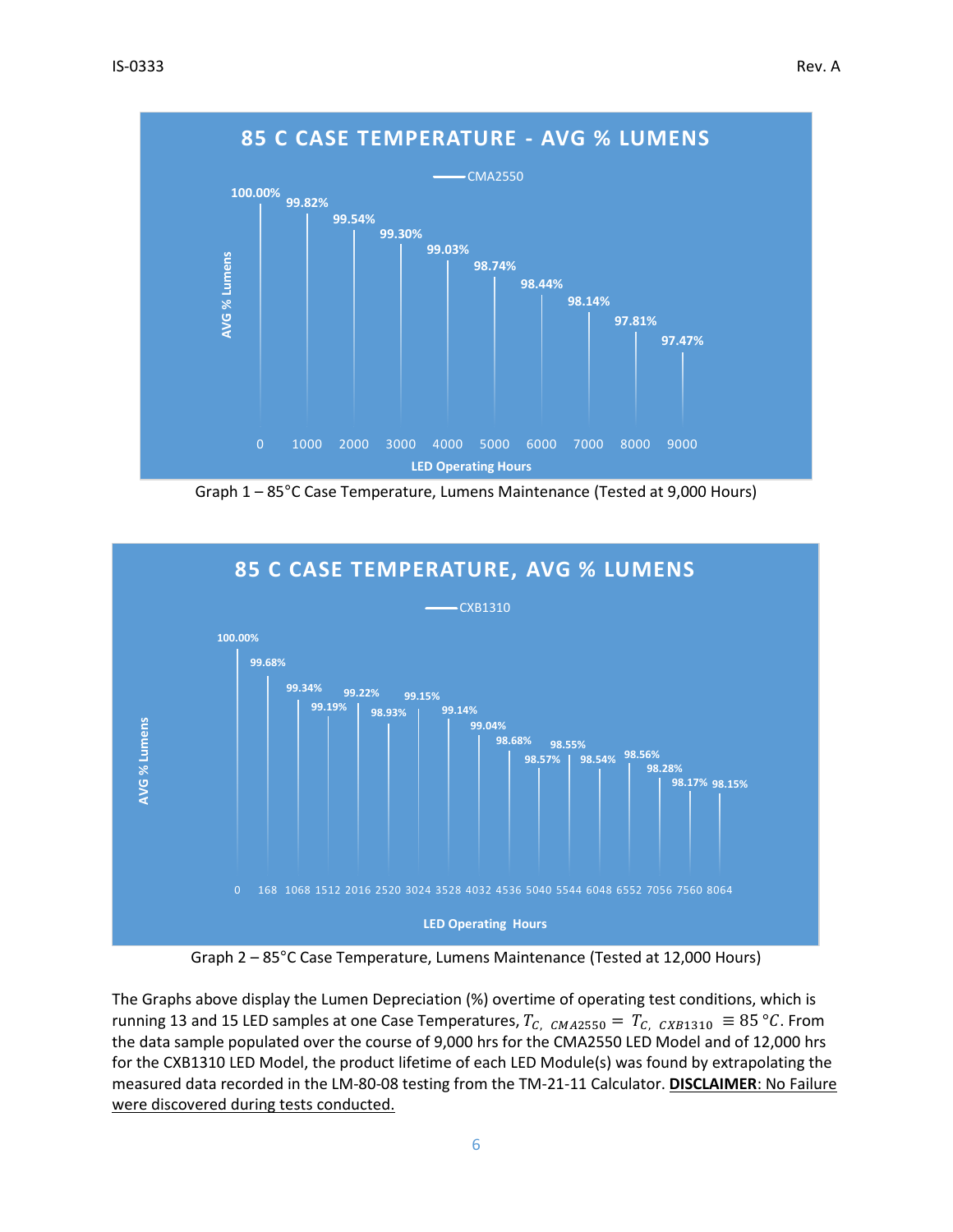# **TM-21-11 Test Report**

TM-21-11 provides recommendations for projecting the long-term lumen maintenance of LED light sources to estimated product longevity. Lumen Depreciation is the key factor being calculated to give a predictive measure of Lumen Maintenance over the lifecycle of the Luminaire. The TM-21 rationale was determined using statistically significant long-term tests to produce mathematical models that predict lumen maintenance. The maximum limitation making a "Reported  $L_{70}$ " data claim by using the TM-21-11 formulas, is only six (6) times the total test duration (Max. Hours).

Therefore, to claim 50,000 hrs., data would be required at a minimum of 8,333 testing hours, however these models can "interpolate" a theoretical life as well.

From the reported date(s) mentioned in the LM80-08 section, CREE has achieved 9,000 hours and 12,000 hours of LM-80-08 testing in which Table No. 1 and Table No. 2 displays results of the projected Lumen Maintenance and at what period the Lumen output will reach

 $L_P \equiv Projected Lumen Maintenance output.$  (%)

Resulted calculations are extrapolated values from LM80-08 inserted into TM-21 formula for the CREE X Lamp LED Array Module testing to substantiate a reported claim of 6 x 9,000 = 54,000 hours & 6 x 12,000 = 72,000 hours, in which LSI cannot make claims of the quality of Lumen Maintenance past the hours calculated. Under these Testing condition(s)  $L_p \ge 70\%$ , not past 6 × (Test Hours). Calculations tabulated in results recorded are projected lifecycle hours. Projected calculations can be made utilizing TM-21 formula to "interpolate" data from documented LM80-08 results reported. TM-21-11 projected results are displayed in Table No. 1 at 85°C where the CMA2550 CREE LED Array will reach a projected Lumen Maintenance output  $(L_p)$  at an estimate 84.55% at 54,000 hrs from the 9,000 hrs LM-80-08 Test Conditions. Results from CXB1310 CREE LED Array tested at 12,000 hrs LM-80-08 Test Conditions were calculated to be as follows for Lumen Maintenance  $L_p = 98.97\%$  at 72,000 hrs. (Displayed on Table No. 2)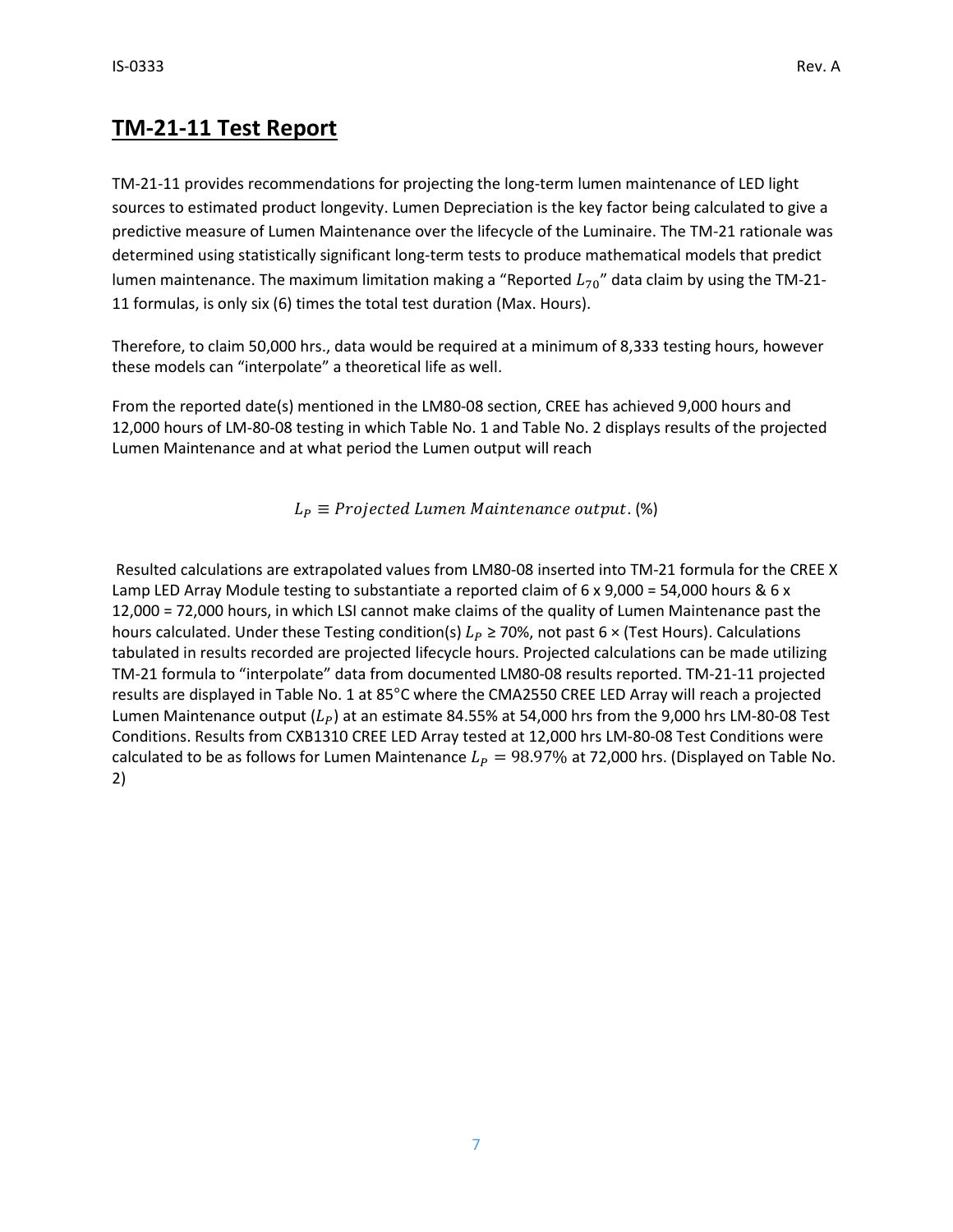| Report LM-80 Test Condition, CMA2550      |          |
|-------------------------------------------|----------|
| Case Temperature, CMA2550                 |          |
| Temperature (°C)                          | 85       |
| Temperature (°K)                          | 358.15   |
| Calculated Lumen Maintenance (% @ 54,000) | 84.55    |
| Reported L70 (hrs), @ 9,000 hrs           | > 50,000 |

Table 1 – TM-21-11 Reported Projections of 9,000 Hrs. Test from LM-80-08 CREE test

| Report LM-80 Test Condition, CXB1310      |         |
|-------------------------------------------|---------|
| Case Temperature, CXB1310                 |         |
| Temperature (°C)                          | 85      |
| Temperature (°K)                          | 358.15  |
| Calculated Lumen Maintenance (% @ 72,000) | 98.97   |
| Reported L70 (hrs), @ 12,000 hrs          | >67,000 |

Table 2 – TM-21-11 Reported Projections of 12,000 Hrs. Test from LM-80-08 CREE test

### **PRODUCT LIFETIME**

Below are graphs detailing test results from Reported  $L_p$  claims from LM80-08 Testing collected, and from said data gathered, using them to calculate Operating Hours of Luminaire fixtures will maintain a 70% or greater Lumen Maintenance quality over the course of its Lifetime below 6 × (Test Hours). The data also illustrates over the course of a Luminaires Lifetime what the degradation of the LED Array from CREE CMA/CXB models will be over the period of time observed from LM80-08 Test Conditions and calculated in TM-21 standard, approximately. The intervals of the operating hours used to calculate project Lumen Maintenance,  $L_p$ , were in increments of  $t = 1,000$  hrs. (Starting at t = 0 hrs)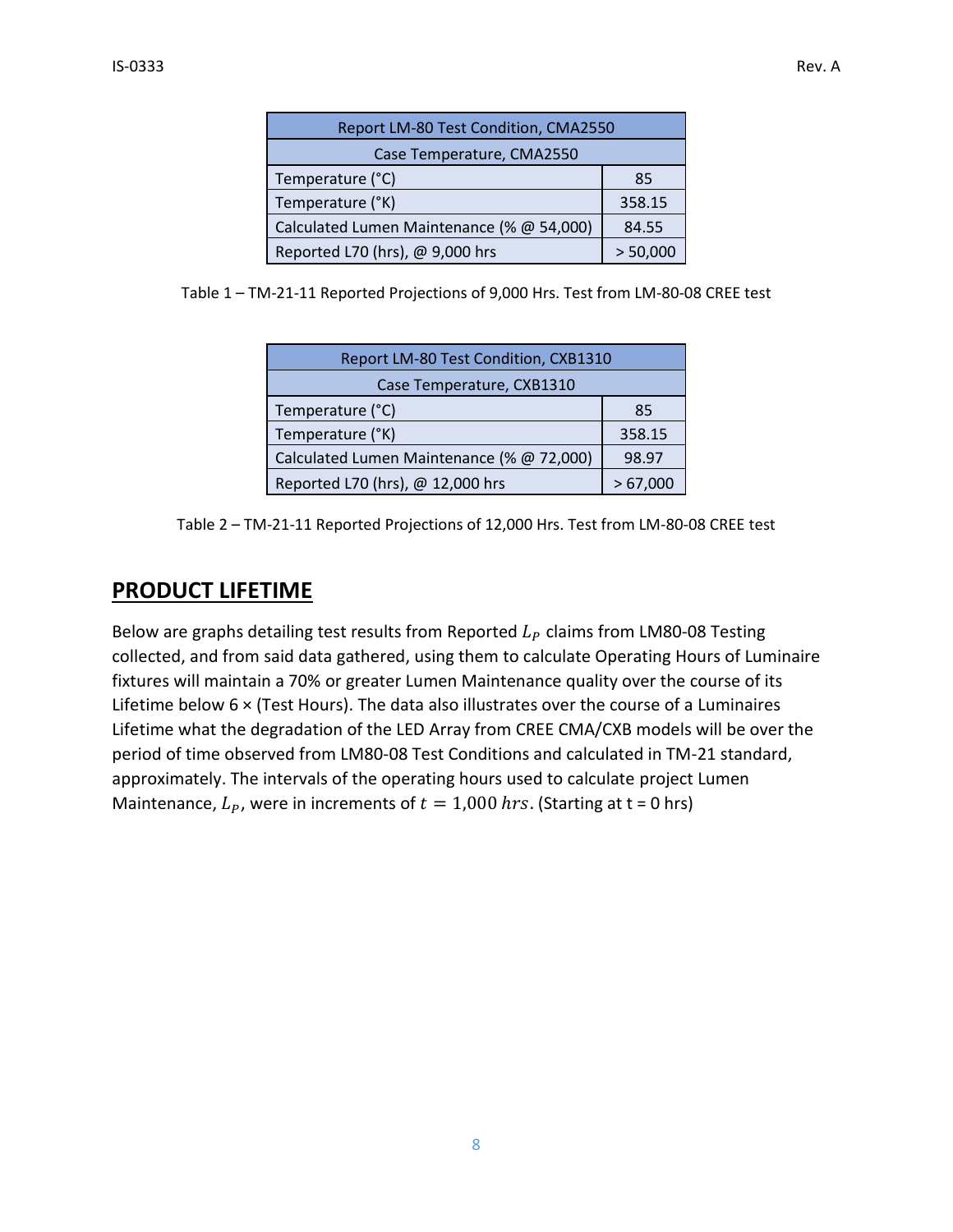

**Graph 3** – CREE X Lamp LED Array (CMA2550),  $\omega T_{Case \,Temp.} = 85^{\circ}$ C Lumen Maintenance Calculation



**Graph 4** – CREE X Lamp LED Array (CXB1310),  $\omega T_{Case \,Temp.} = 85^{\circ}$ C Lumen Maintenance Calculation